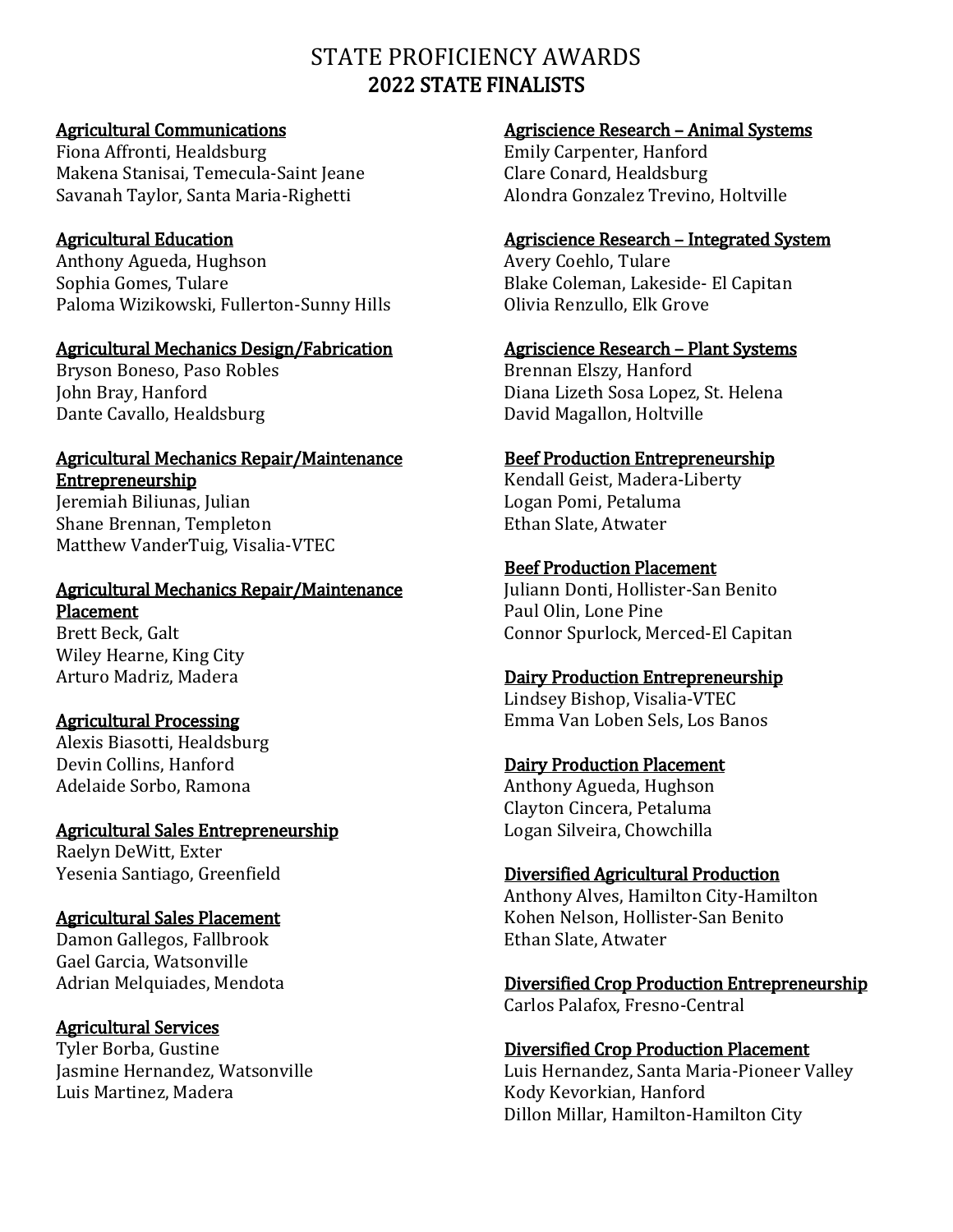#### Diversified Horticulture Alexsis Delgadillo, Madera

Diversified Livestock Abby Bianchi, Hollister-San Benito Tristan Cardey, Atwater Taylor Seder, Santa Rosa

### Environmental Science/Nat Resources

Kelly Cantrell, Foresthill Jasper Dilts, Ramona Eric Zacarias, Woodlake

Equine Science Entrepreneurship Reagan Cole, Bakersfield-Frontier Makenzie Ford, Livermore Abigale Jacobsen, Elk Grove

# Equine Science Placement

Antoinio Cuevas-Ramirez, Watsonville Sabrina Smith, Ramona Emily Yanez, Visalia-VTEC

Fiber/Oil Crop Thomas Simas, Escalon

Forage Production Matthew Meents, Corning Tyler Verhoeven, Visalia-CVC Tristan Wilkes, Sebastopol-West County

#### Forest Management/Products

Luke Ostly, Bakersfield-Bakersfield Christian Fred Velasquez, Livingston Alonso Vera, Sebastopol-West County

# Goat Production

Abby Bianchi, Hollister-San Benito Levi de Jong, Visalia-CVC Bailey Ham, Grass Valley-Bear River

Grain Production Placement No Finalists in this area

Landscape Management Juan Herrera, Watsonville Nick Lopez, Reedley Colton Shaw, Sebastopol-West County Nursery Operations Analise Scholten, Sebastopol-West County Noe Zermeno, Watsonville

### Outdoor Recreation

Maria Ramos, Santa Maria-Pioneer Valley Morgan Stubs, McKinleyville Nathaniel Traeger, Visalia-Mt. Whitney

Fruit Production Jayraj Kahlon, Merced-Golden Valley Blake Kalfbeek, Colusa Carlos Nunez, Santa Maria

#### Poultry Production

Samantha Albiani, Elk Grove Ashlee Atkins, Morgan Hill-Live Oak Ixtlaly Rodriguez, Fresno-Central

Service Learning Trevor Denier, Galt-Liberty Ranch

Sheep Production

Nathan Flores, Galt Blake Kalfsbeek, Colusa Lucas Jackson, Pine Valley-Mountain Empire

#### Small Animal Production and Care

Sophia Albiani, Elk Grove Trista Fry, Kingsburg Sierra Knapp, Oroville-Las Plumas

Specialty Animal Production

Colin Cianciarulo, Santa Ynez Chevelle Clarke, Phelan-Serrano Samuel Jimenez, Madera

Specialty Crop Production Antonio Hernandez, Santa Maria-Pioneer Valley

# Swine Production Entrepreneurship

Madison Cameron, San Andreas-Calaveras Ross Illingworth, Livermore Lane Sheehan, O'Neals-Minarets

# Swine Production Placement

Elias Fricke, Visalia-VTEC Macey Gomes, Sutter Sophie Rodriguez, Menifee-Heritage